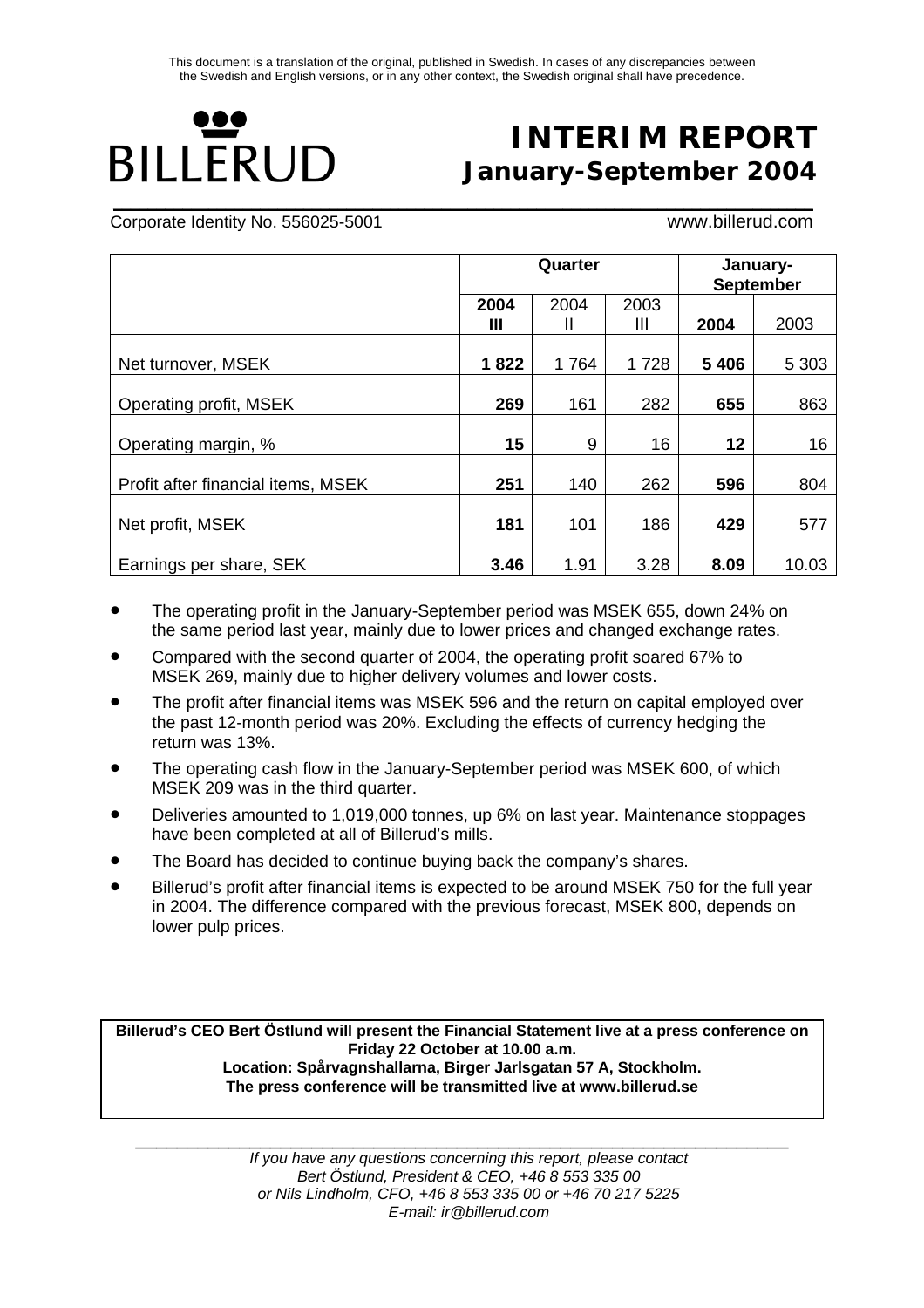## **Billerud Group**

#### **Market**

Deliveries during the third quarter amounted to 339,000 tonnes, up 5% on the second quarter. During the first nine months of 2004 deliveries amounted to 1,019,000 tonnes, up 6% on the same period in 2003. The increase is due to Billerud's higher production capability.

Deliveries of packaging paper in the third quarter reached 266,000 tonnes, up 7% on the second quarter. During the first nine months of the year deliveries totalled 785,000 tonnes, up 8% on the same period in 2003. The acquisition of Billerud Beetham accounted for around three percentage points of the increase.

The price of long fibre sulphate pulp was USD 660 per tonne at the start of July and then fell to USD 590 per tonne at the end of the quarter. Billerud's deliveries of market pulp amounted to 73,000 tonnes during the third quarter, down 1% on the previous quarter. During the first nine months of the year deliveries totalled 234,000 tonnes, down 1% on the same period in 2003.

## **Sales and results**

#### *Third quarter*

Net turnover for the quarter was MSEK 1,822, up 3% on the previous quarter, mainly due to increased delivery volumes.

The operating profit was MSEK 269, up MSEK 108, or 67%, on the previous quarter. The increase was due to higher delivery volumes and lower costs. Lower costs are attributable to maintenance stoppages being less extensive than the previous quarter and to seasonal factors. Higher fibre costs had an impact during the quarter, but they were offset by cost reductions in the energy field.

Comments on the earnings trend for each product area are made on page 5.

Net financial items amounted to MSEK -18, which mainly comprises interest costs for Billerud's syndicated bank loan and other loans. The profit after financial items amounted to MSEK 251 and the net profit was MSEK 181.

#### *January-September*

Net turnover amounted to MSEK 5,406, up 2% on the same period last year. During the period Beetham's net effect on Group turnover was around MSEK 180 while deliveries amounted to around 12,000 tonnes. The acquisition has thus boosted turnover by around 3%. In addition, higher delivery volumes were countered by lower average prices and less favourable exchange rates.

The operating profit was MSEK 655, down MSEK 208, or 24%, on the same period last year due to lower prices for packaging paper and a lower currency hedging effect. Higher prices for market pulp and increased delivery volumes for packaging paper partly offset the reduction. Costs have been kept relatively stable. Net financial items were MSEK –59, a level that was unchanged compared with 2003. The estimated tax cost was MSEK 167, corresponding to a tax rate of 28.0%.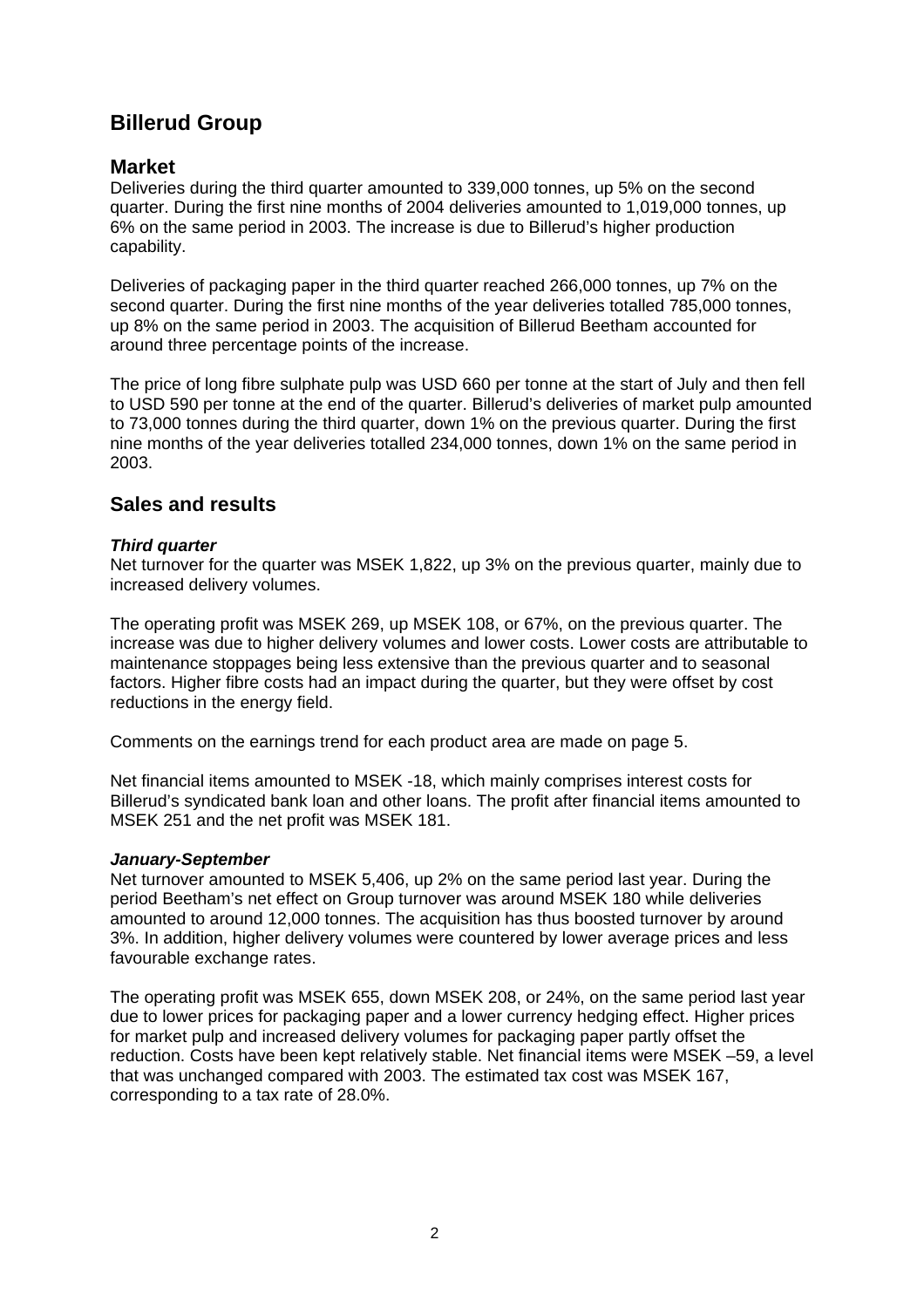#### **Foreign exchange exposure**

During the first nine months of 2004 net flows were hedged at the following rates: EUR/SEK 9.24, USD/SEK 8.83 and GBP/SEK 13.63. Currency hedging had an overall positive effect on net turnover and thus the operating profit of MSEK 250, of which 10% was due to EUR, 89% to USD and 1% to GBP. For the third quarter alone the positive effect of currency hedging was MSEK 56, of which 12% was due to EUR and 91% to USD, while GBP had a negative effect of 3%.

Changes in change exchange rates had a negative effect on profits during the January-September period of around MSEK 204 compared with the same period in 2003.

Billerud has hedged around 85% of estimated net flows in EUR over 13 months, around 50% of estimated net flows in USD over 12 months and around 48% of estimated net flows in GBP over 12 months at the rates shown below. At present, 74% off hedged amounts are in EUR, 23% in USD and 3% in GBP.

| $1.000$ and $0.001$ and $0.000$ . Of the flow the file international file of and $0.000$ |          |          |          |          |          |         |  |  |  |  |  |
|------------------------------------------------------------------------------------------|----------|----------|----------|----------|----------|---------|--|--|--|--|--|
| <b>Currency</b>                                                                          | Q 4 2004 | Q 1 2005 | Q 2 2005 | Q 3 2005 | Q 4 2005 | Average |  |  |  |  |  |
| <b>EUR/SEK</b>                                                                           | 9.28     | 9.14     | 9.22     | 9.18     | 9.20     | 9.21    |  |  |  |  |  |
| USD/SEK                                                                                  | 8.15     | 7.55     | 7.61     | 7.43     | -        | 7.84    |  |  |  |  |  |
| <b>GBP/SEK</b>                                                                           | 13.29    | 13.43    | 13.50    | 13.42    | -        | 13.37   |  |  |  |  |  |

#### **Hedged exchange rates for the next 15 months (five quarters)**

Outstanding contracts, not matched by accounts receivable, as of 30 September 2004, had no effect on profits. If these contracts had been redeemed on the closing date it would have had a positive effect on profits of MSEK 53. Of this unrealised amount around MSEK 17 is expected to affect profits in the final quarter of 2004.

#### **Investments and capital employed**

Investments amounted to MSEK 362, while depreciation in the same period was MSEK 311. The main investments were in the biological treatment plant at Gruvön, in higher capacity for sack paper and kraft paper at Skärblacka and in energy cost-reduction measures at all three mills in Sweden.

The investment amount for the energy projects, which are described in more detail on page 6 of this report, was MSEK 72 during the third quarter. Billerud has established an investment framework that corresponds to the depreciation level. The energy investments, however, are outside this framework.

Billerud's capital employed amounted to MSEK 4,477 as of 30 September 2004, compared with MSEK 4,424 at the end of 2003. The increase is mainly due to the acquisition of Billerud Beetham.

The return on capital employed, calculated over the latest 12-month period, was 20%, compared with 24% for the full year in 2003. The return on shareholders' equity was 19%. If the positive effects of currency contracts are excluded, the return over the latest 12-month period was 13%.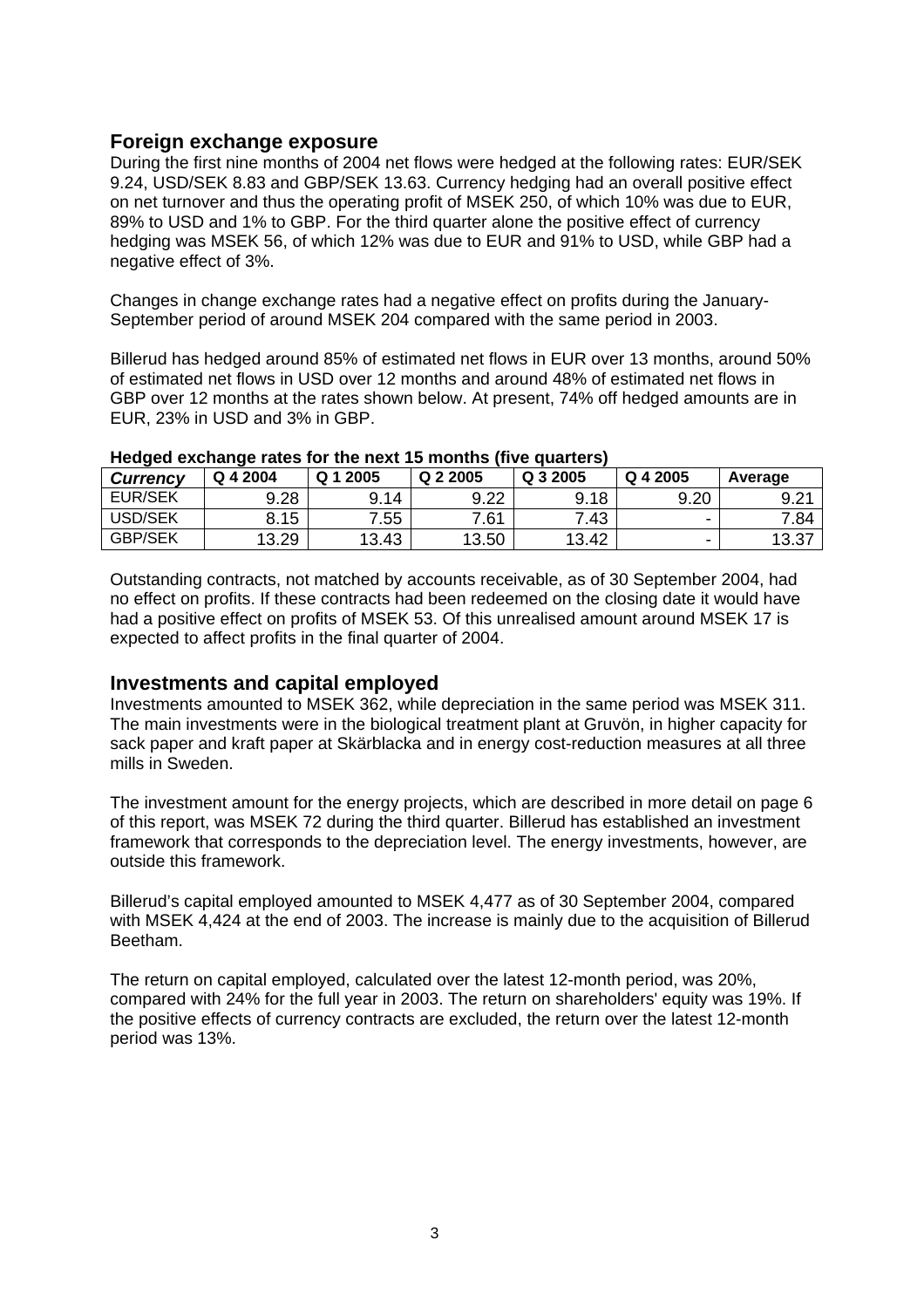## **Cash flow and financial position**

Cash flow from current activities during the January-September period amounted to MSEK 959. Cash flow has been affected positively by lower tax payments in 2004, compared to 2003. Ongoing investments are somewhat higher than in the previous year. In total, operating cash flow amounted to MSEK 600, which was down MSEK 66 on the same period in 2003.

The acquisition of Billerud Beetham affected cash flow by MSEK 222, of which MSEK 209 was payment for shares and the assumption of net debt. The remaining amount is due to costs of around MSEK 6 in connection with the take-over and costs of around MSEK 7 for changes in the sales organisation. Cash flow in the company from the acquisition date is reported in the cash flow statement.

During the period MSEK 346 was paid in dividends and MSEK 229 in share buy-backs. A total of MSEK 575 was therefore paid out to shareholders.

External borrowings increased by MSEK 433 during the period and liquid assets increased by MSEK 235. Net debt increased by MSEK 210.

The Group's net debt/equity ratio at the end of the period was 0.47, compared with 0.38 at the end of 2003 and 0.54 on 30 June 2004. The increase in the net debt/equity ratio during 2004 was a consequence of dividend and share buy-back payments and the acquisition of Billerud Beetham and is in accordance with Billerud's financial goals.

| <b>MSEK</b> (positive figure indicates a reduction in | Jan-Sept | <b>July-Sept</b> | April-June | Jan-Sept |
|-------------------------------------------------------|----------|------------------|------------|----------|
| debt)                                                 | 2004     | 2004             | 2004       | 2003     |
| Current activities                                    | 959      | 338              | 295        | 970      |
| Investments, excluding energy projects                | $-287$   | -57              | $-152$     | $-304$   |
| Investments, energy projects                          | $-72$    | $-72$            |            |          |
| Operating cash flow                                   | 600      | 209              | 143        | 666      |
|                                                       |          |                  |            |          |
| <b>Acquisition of Henry Cooke Ltd</b>                 | $-222$   |                  |            |          |
| Cash flow after investments                           | 378      | 209              | 143        | 666      |
|                                                       |          |                  |            |          |
| Dividend                                              | $-346$   |                  | $-346$     | $-376$   |
| Share buy-back                                        | $-229$   | -61              | $-72$      | $-141$   |
| To shareholders                                       | $-575$   | -61              | $-418$     | $-517$   |
| Other, items not affecting cash flow                  | $-13$    |                  | 2          | -11      |
| Change in net debt during the period                  | $-210$   | 149              | $-273$     | 138      |

#### **Cash flow summary**

## **Financing**

Interest-bearing loans as of 30 September 2004 amounted to MSEK 1,898. This includes utilisation of a syndicated bank loan of MSEK 233, bond loans of MSEK 742 and utilisation of Billerud's certificate programme of MSEK 894 (of a maximum MSEK 1,000). There is also a convertible debenture with a market value of MSEK 29.

Bonds have been used for financing to get a better spread of maturity dates. The certificate programme is for a total of MSEK 1,000. Issued certificates are covered by long-term loan guarantees.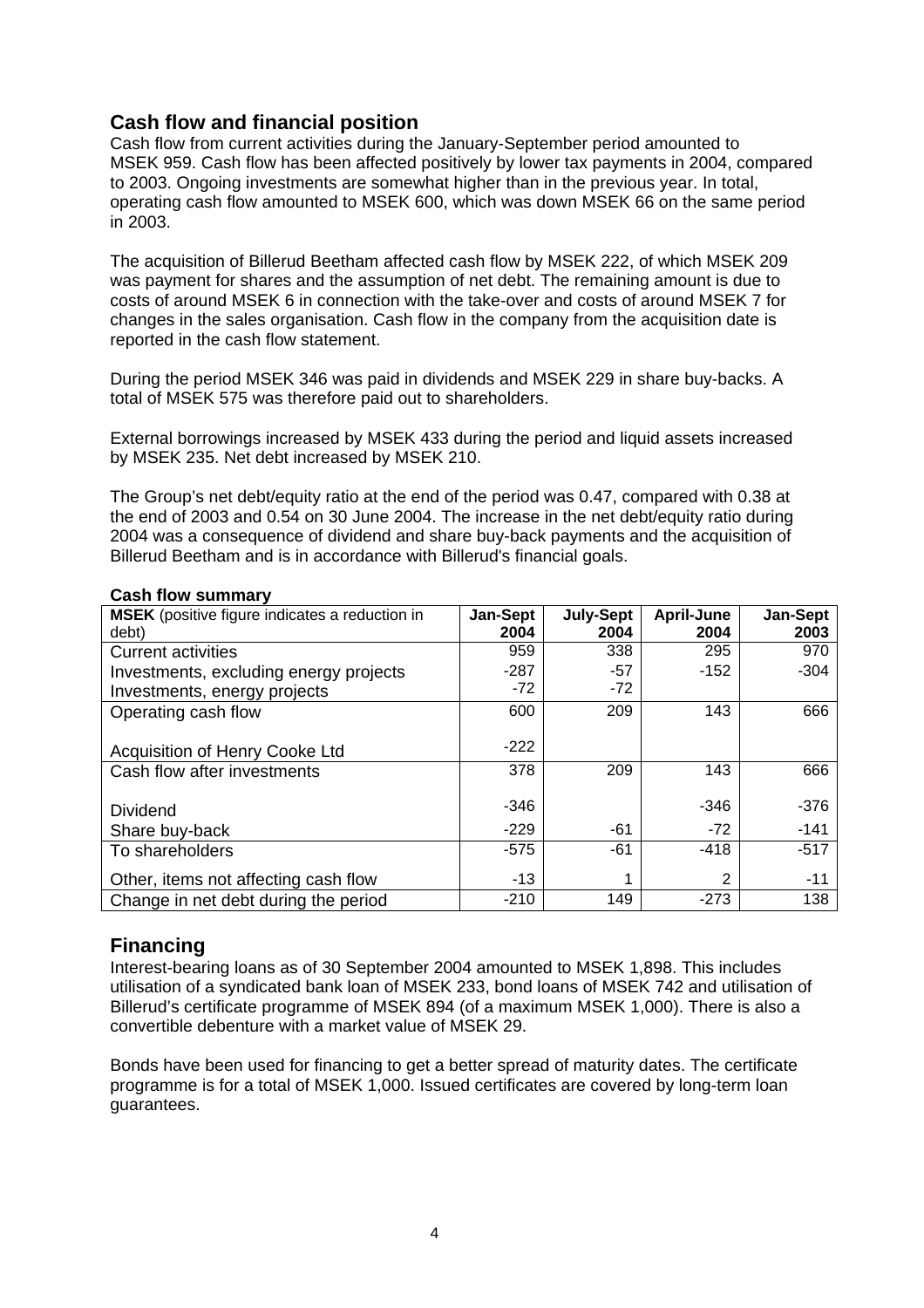## **Personnel**

The average number of employees during the first three quarters of 2004 was 2,628.

## **Product areas**

Billerud's activities consist of three product areas – Kraft paper, Containerboard and Market pulp – which are strongly integrated in terms of production, making them hard to identify for accounting purposes. Risks and opportunities do not differ significantly between the product areas. Billerud has chosen to report and control its activities in these three product areas, which form a joint operation and a primary segment. Markets are not considered to differ significantly in terms of risks and opportunities.

#### **Net turnover and operating profit**

|                    | Net turnover |                          |             |                | Operating profit |                |      |                |        |      |      |        |
|--------------------|--------------|--------------------------|-------------|----------------|------------------|----------------|------|----------------|--------|------|------|--------|
|                    |              |                          |             | Jan-           | Jan-             |                |      |                |        | Jan- | Jan- |        |
|                    | Q3           | Q <sub>2</sub>           | %           | Sept           | sept             | %              | Q3   | Q <sub>2</sub> | %      | Sept | Sept | %      |
| <b>MSEK</b>        | 2004         |                          | 2004 change | 2004           | 2003             | change         | 2004 | 2004           | change | 2004 | 2003 | change |
| Kraft paper        | 904          | 929                      | -3          | 2735           | 2686             | 2              | 150  | 106            | 42     | 394  | 568  | $-31$  |
| Containerboard     | 573          | 470                      | 22          | 1563           | 1 5 4 8          |                | 87   |                |        | 122  | 231  | -47    |
| Market pulp        | 345          | 365                      | -5          | 1 1 0 8        | 1 0 7 1          | 3 <sub>1</sub> | 54   | 64             | $-16$  | 181  | 112  | 62     |
| Other and          |              |                          |             |                |                  |                |      |                |        |      |      |        |
| eliminations       |              | $\overline{\phantom{0}}$ |             | $\blacksquare$ | $-2$             |                | -22  | $-10$          |        | -42  | -48  |        |
| <b>Total Group</b> | 1822         | 1764                     | 3           | 5406           | 5 3 0 3          | 2              | 269  | 161            | 67     | 655  | 863  | $-24$  |

#### *Kraft paper*

#### *Third quarter*

The operating profit for the quarter was MSEK 150, up MSEK 44, or 42%, on the previous quarter mainly due to lower costs.

#### *January-September*

Compared with the previous year the operating profit was down 31% to MSEK 394 due to lower prices and reduced effects of currency hedging.

#### *Containerboard*

#### *Third quarter*

The operating profit for the quarter was MSEK 87, up MSEK 86 on the previous quarter mainly due to higher delivery volumes and lower costs.

#### *January-September*

The operating profit reached MSEK 122, down 47% to MSEK 109 due to lower prices and reduced effects of currency hedging.

#### *Market pulp*

#### *Third quarter*

The operating profit for the quarter was MSEK 54, down MSEK 10, or 16%, on the previous quarter mainly due to lower prices.

#### *January-September*

The operating profit reached MSEK 181, up 62% to MSEK 69 due to higher prices in USD.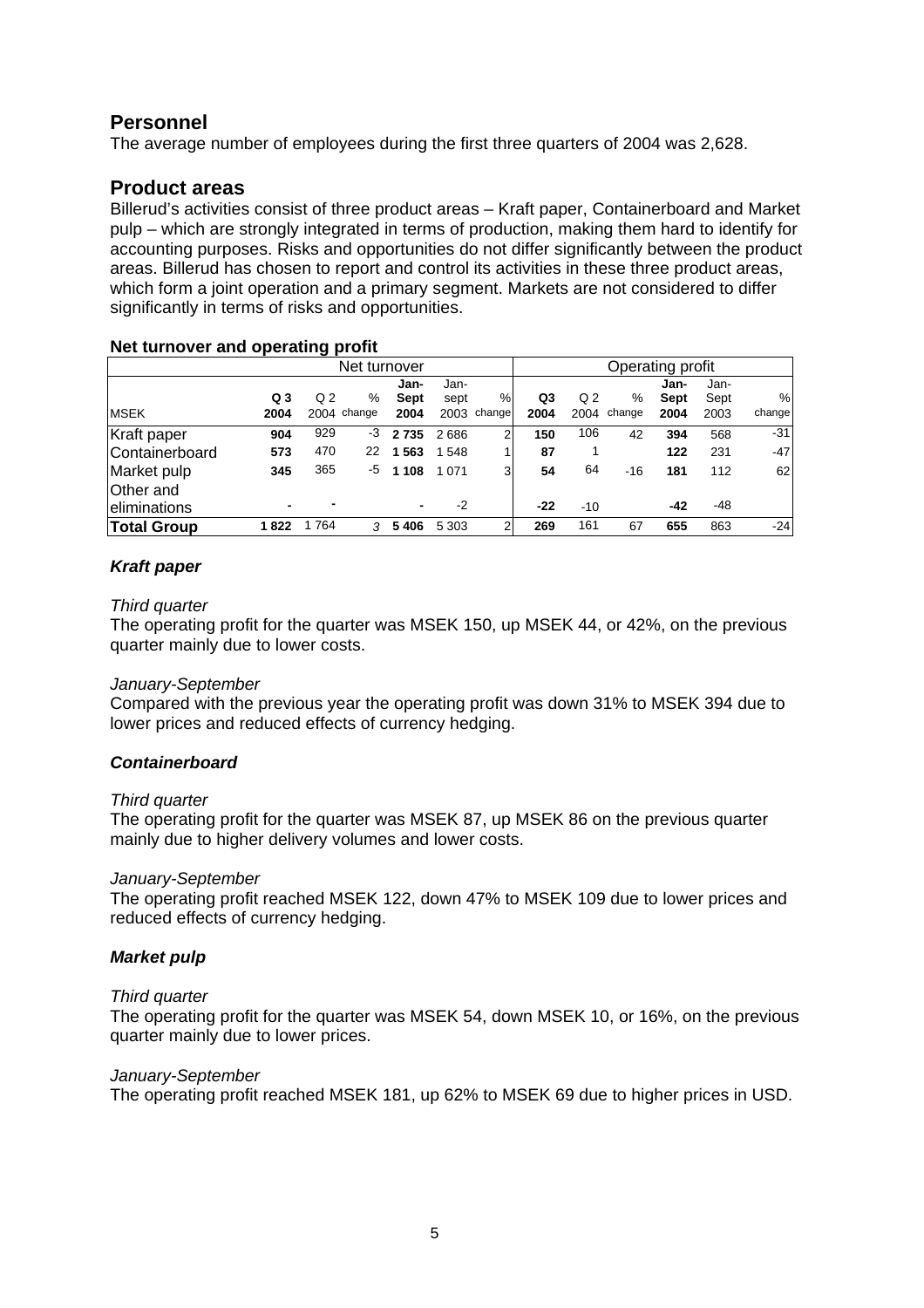## **Parent company**

Billerud AB comprises the Gruvön mill, the sales organisation for the Nordic markets and markets outside Europe, and head office functions.

Net turnover in the first three quarters of 2004 amounted to MSEK 2,332. The profit after financial items amounted to MSEK 162. Fixed-asset investments, excluding shares, amounted to MSEK 188. The average number of employees was 1,214. Liquid assets and short-term investments amounted to MSEK 542.

## **Buy-back of shares and share distribution**

The Annual General Meeting held on 5 May 2004 voted to write down the company's share capital by withdrawing 4,657,000 bought back shares. This write-down has now been performed and the share capital now amounts to SEK 665,662,475. There are 53,252,998 shares worth a nominal SEK 12.50 each.

Since the AGM Billerud has bought back a further 1,133,00 shares at an average price of around SEK 116.30 per share. This buy-back represents around 2.1% of the total number of shares in the company after the write-down.

As of 30 September 2004 the distribution of shares was as follows:

| Registered amount of shares                     | 53 252 998 |
|-------------------------------------------------|------------|
| Bought-back shares in company ownership         | $-1133000$ |
| Shares on the market                            | 52 119 998 |
| Convertible debenture loan (on full conversion) | 268 047    |
| Shares on the market (after full conversion)    | 52 388 045 |

Billerud's Board of Directors has decided to continue buying back the company's own shares. The decision is part of changes to the company's capital structure in accordance with the financial goals, which includes maintaining the debt/equity ratio between 0.6 and 0.9. Shares will be acquired on the stock exchange at market rates.

## **Investment projects**

As previously announced the Board has decided to invest MSEK 1,050 in cost-reducing measures within the energy field at the three mills in Sweden. These investments include new turbines for back-pressure power, a rebuild of the bark boilers at all three mills and new electricity supply at the Gruvön mill.

These investments will approximately double the company's generation of electricity and reduce consumption of oil by around two thirds. Oil will be replaced by biofuel. The new equipment will be brought on stream from the second half of 2005 up to the end of 2006. Billerud has established an investment framework that corresponds to the depreciation level. The energy investments, however, are outside this framework but meet Billerud's requirements for financial return by a good margin. The repayment period is less than five years.

## **Introduction of IFRS**

Billerud is affected by the introduction of certain International Accounting Standards (IAS) rules starting in 2005. A survey of the effects of introducing International Financial Reporting Standards (IFRS) is presented in the annual report for 2003 on page 19. In addition to the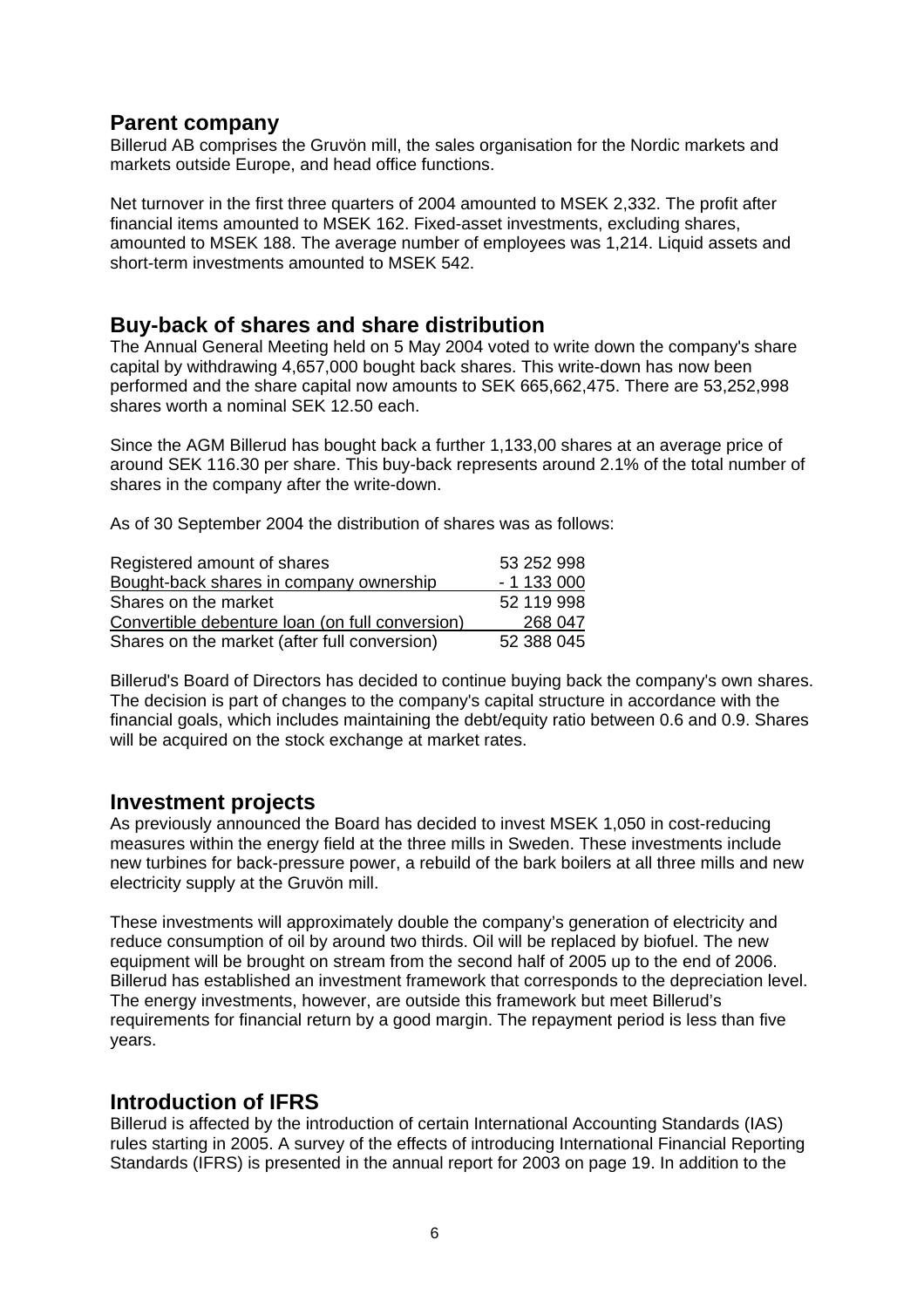information given in the annual report, no further significant differences compared with current accounting principles have been identified.

## **Nominations committee**

A nominations committee has been appointed for the 2005 Annual General Meeting. It consists of Sten L Kottmeier, AMF Pension, Torsten Johansson, Handelsbanken Kapitalförvaltning, and Björn Lind, SEB funds and SEB Trygg Liv. Ingvar Petersson, the chairman of Billerud AB, is convenor and secretary. Shareholders wishing to contact the committee should contact Ingvar Petersson via ingvar.petersson@billerud.com or write to Billerud AB, Box 703, 169 27 Solna, Sweden.

## **Outlook**

Deliveries during the remainder of 2004 are expected to continue at around the current level.

Prices in local currencies for Billerud's kraft paper and containerboard are expected to remain stable. The price of market pulp is expected to climb to USD 620 by the end of the year.

Changes in exchange rates, including hedging contracts already entered into, will have a negative effect on results in the final quarter compared with the previous quarter. Seasonal adjustments in costs and higher wood prices will mean a rise in costs in the final quarter.

Based on the above, the profit after financial items for the full year in 2004 is expected to reach around MSEK 750. The difference compared with previous forecast, MSEK 800, is due to lower pulp prices.

Stockholm, Sweden 21 October 2004 Billerud AB (publ)

*The Board of Directors* 

*This interim report has not been subject to verification by the company's authorised public accountants.* 

#### **Interim reports**

Financial Statement 2004 27 January 2005 First quarter 2005 Second quarter 2005 Third quarter 2005 The AGM will be held on 3 May 2005

26 April 2005 26 July 2005 26 October 2005

Billerud AB (publ) Box 703, SE-169 27 Solna, Sweden Corporate Identity Number 556025-5001 Tel +46 8 553 335 00 Fax +46 8 553 335 80 E-mail: info@billerud.com Internet website: http://www.billerud.com

Billerud is a packaging paper company with a business concept to supply customers with innovative and high quality packaging paper. A consistent concentration on attractive market segments and a strong customer focus are cornerstones of Billerud's strategy. Billerud focuses on kraft paper and containerboard and has a world-leading position within several product segments. The company's production units are among the most cost-efficient in Europe for these products.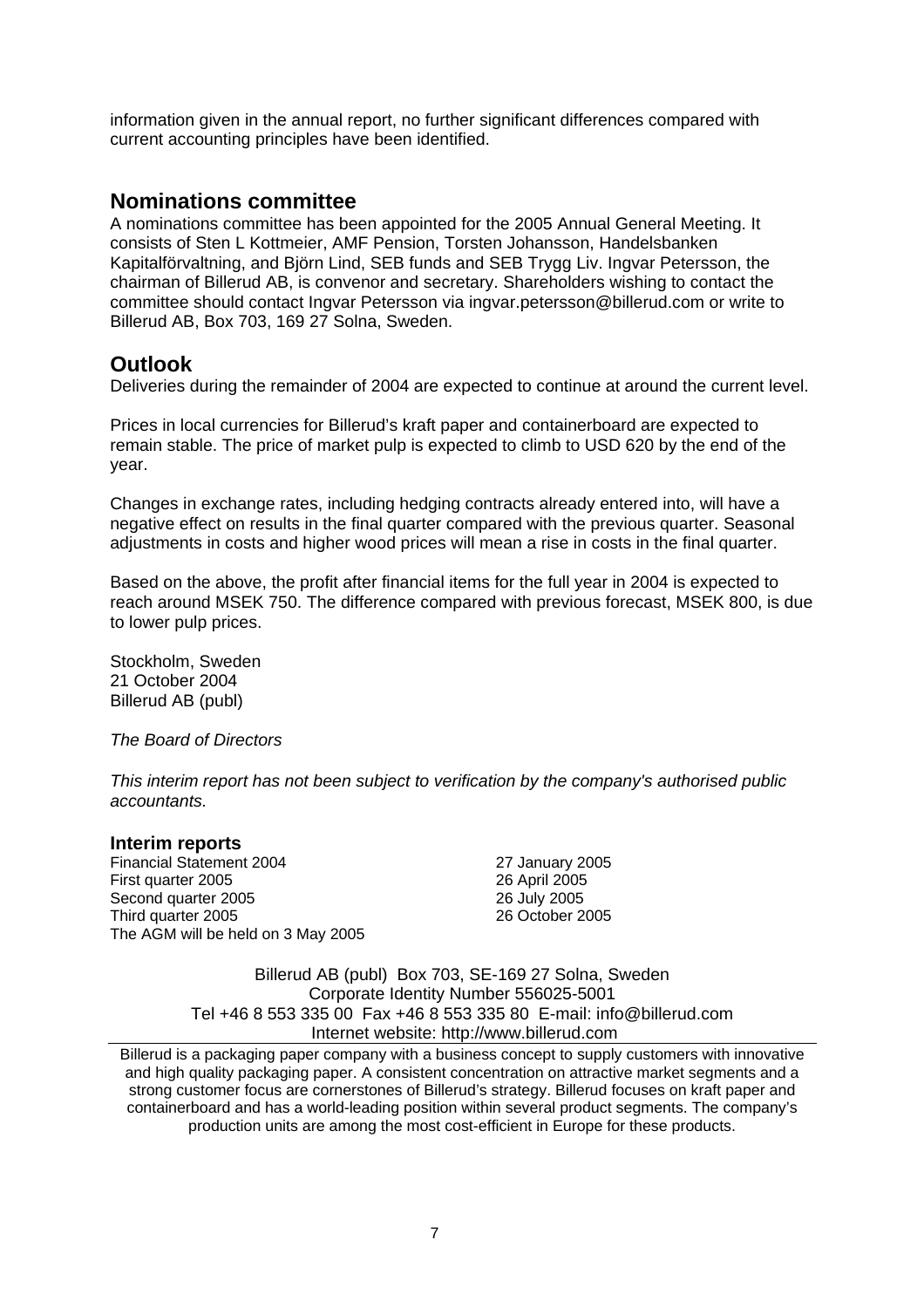## **Billerud Group CONSULTER SUPPLEMENT ASSESSED ASSESSED AT A SUPPLEMENT CONSULTER SUPPLEMENT AND A SUPPLEMENT CONSULTER A SUPPLEMENT CONSULTER AND A SUPPLEMENT CONSULTER A SUPPLEMENT CONSULTER A SUPPLEMENT CONSULTER A SUP**

#### **Accounting principles**

The accounts are prepared in accordance with the recommendations of the Swedish Financial Accounting Standards Council, and this report is drawn up in accordance with the Council's recommendation RR20. Concerning recommendation RR25 (Reporting for segments – line of business and geographic area) see comments under Product areas on page 5 of this report. Most of Billerud's pension plans are benefit-related. From 2004 Billerud will implement recommendation RR29 – Remuneration to employees. These rules are based on IAS 19 and the effect of changing principles has been reported directly under shareholders' equity as of 1 January 2004. Adapting to this recommendation is described in the specification of the change in shareholders' equity below. For details of accounting principles and definitions of key figures, see the 2003 Annual Report pages 46-49 and page 57.

| <b>Profit and Loss Account</b>                                    | 3 months    |         |                |          |         | 9 months        | <b>Full year</b> |
|-------------------------------------------------------------------|-------------|---------|----------------|----------|---------|-----------------|------------------|
|                                                                   | July-       | Apr-    | Jan-           | July-    | Jan-    | Jan-            | Jan-             |
|                                                                   | <b>Sept</b> | Jun     | March          | Sept     | Sept    | Sept            | Dec              |
| <b>MSEK</b>                                                       | 2004        | 2004    | 2004           | 2003     | 2004    | 2003            | 2003             |
| Net turnover                                                      | 1822        | 1764    | 1820           | 1728     | 5 4 0 6 | 5 3 0 3         | 6992             |
| Other income                                                      | $\mathbf 2$ | 2       | $\overline{2}$ | 4        | 6       | 8               | 10               |
| <b>Operating income</b>                                           | 1824        | 1766    | 1822           | 1732     | 5412    | 5 3 1 1         | 7 0 0 2          |
| Raw materials and consumables                                     | $-709$      | $-651$  | $-665$         | $-603$   | $-2025$ | $-1819$         | $-2439$          |
| Change in stock                                                   | 36          | $-11$   | $-36$          | $-13$    | $-11$   | $-15$           | 28               |
| Other external expenses                                           | $-464$      | $-472$  | $-476$         | $-447$   | $-1412$ | $-1411$         | $-1869$          |
| Staff expenses                                                    | $-312$      | $-367$  | $-319$         | $-293$   | -998    | $-919$          | $-1224$          |
| Depreciation                                                      | $-106$      | $-104$  | $-101$         | $-94$    | $-311$  | $-284$          | $-380$           |
| <b>Operating expenses</b>                                         | $-1555$     | $-1605$ | $-1597$        | $-1450$  | -4757   | $-4448$         | $-5884$          |
| <b>Operating profit</b>                                           | 269         | 161     | 225            | 282      | 655     | 863             | 1 1 1 8          |
| <b>Financial items</b>                                            | $-18$       | $-21$   | $-20$          | $-20$    | $-59$   | $-59$           | $-76$            |
| <b>Profit after financial items</b>                               | 251         | 140     | 205            | 262      | 596     | 804             | 1042             |
| Tax                                                               | $-70$       | $-39$   | $-58$          | $-76$    | $-167$  | $-227$          | $-294$           |
| Net profit for the period                                         | 181         | 101     | 147            | 186      | 429     | 577             | 748              |
| Earnings per share, SEK                                           | 3.46        | 1.91    | 2.73           | 3.28     | 8.09    | 10.03           | 13.13            |
| Earnings per share after full                                     |             |         |                |          |         |                 |                  |
| conversion, SEK                                                   | 3.44        | 1.90    | 2.72           | 3.27     | 8.06    | 10.00           | 13.09            |
| <b>Balance Sheet</b>                                              |             |         | 30 Sept        | 30 Sept  |         | 30 Jun 31 March | 31 Dec           |
| <b>MSEK</b>                                                       |             |         | 2004           | 2003     | 2004    | 2004            | 2003             |
| <b>Fixed assets</b>                                               |             |         | 4 585          | 4 3 7 9  | 4567    | 4520            | 4 3 6 4          |
| <b>Stocks</b>                                                     |             |         | 703            | 638      | 710     | 704             | 690              |
| Accounts receivable                                               |             |         | 1 2 4 4        | 1 1 6 2  | 1 1 9 7 | 1 2 2 6         | 1 0 8 3          |
| Other current assets                                              |             |         | 198            | 184      | 183     | 155             | 154              |
| Cash, bank balances and short-term investments                    |             |         | 588            | 543      | 543     | 679             | 353              |
| <b>Total assets</b>                                               |             |         | 7318           | 6 906    | 7 200   | 7 2 8 4         | 6644             |
| Shareholders' equity                                              |             |         | 3 047          | 3 2 9 3  | 2928    | 3 2 4 5         | 3 2 0 4          |
| Interest-bearing provisions                                       |             |         | 124            | 99       | 121     | 123             | 108              |
| Non-interest-bearing provisions                                   |             |         | 1 150          | 688      | 1 0 0 6 | 1017            | 973              |
| Interest-bearing liabilities                                      |             |         | 1898           | 1726     | 2 0 0 6 | 1867            | 1 4 7 0          |
| Accounts payable                                                  |             |         | 528            | 361      | 495     | 414             | 383              |
| Other, non-interest-bearing liabilities                           |             |         | 571            | 739      | 644     | 618             | 506              |
| Total shareholders' equity, provisions and liabilities            |             |         | 7318           | 6 90 6   | 7 200   | 7 2 8 4         | 6644             |
| Specification of change in equity                                 |             |         | Jan-           | Jan-Sept | Jan-Jun | Jan-            | Full year        |
|                                                                   |             |         | <b>Sept</b>    |          |         | March           |                  |
| <b>MSEK</b>                                                       |             |         | 2004           | 2003     | 2004    | 2004            | 2003             |
| Opening equity<br>Adapting to recommendation RR 29 of the Swedish |             |         | 3 2 0 4        | 3 2 3 3  | 3 2 0 4 | 3 2 0 4         | 3 2 3 3          |
| <b>Financial Accounting Standards Council</b>                     |             |         | $-10$          |          | -10     | $-10$           |                  |
| Adjusted opening equity                                           |             |         | 3 1 9 4        | 3 2 3 3  | 3 1 9 4 | 3 1 9 4         | 3 2 3 3          |
| Net profit for the period                                         |             |         | 429            | 577      | 248     | 147             | 748              |
| Dividend                                                          |             |         | $-346$         | $-376$   | $-346$  |                 | $-376$           |
| Share buy-back                                                    |             |         | $-229$         | $-141$   | $-168$  | -96             | $-401$           |
| Exchange rate differences in equity                               |             |         | -1             |          |         |                 |                  |
| <b>Closing equity</b>                                             |             |         | 3 0 4 7        | 3 2 9 3  | 2928    | 3 2 4 5         | 3 2 0 4          |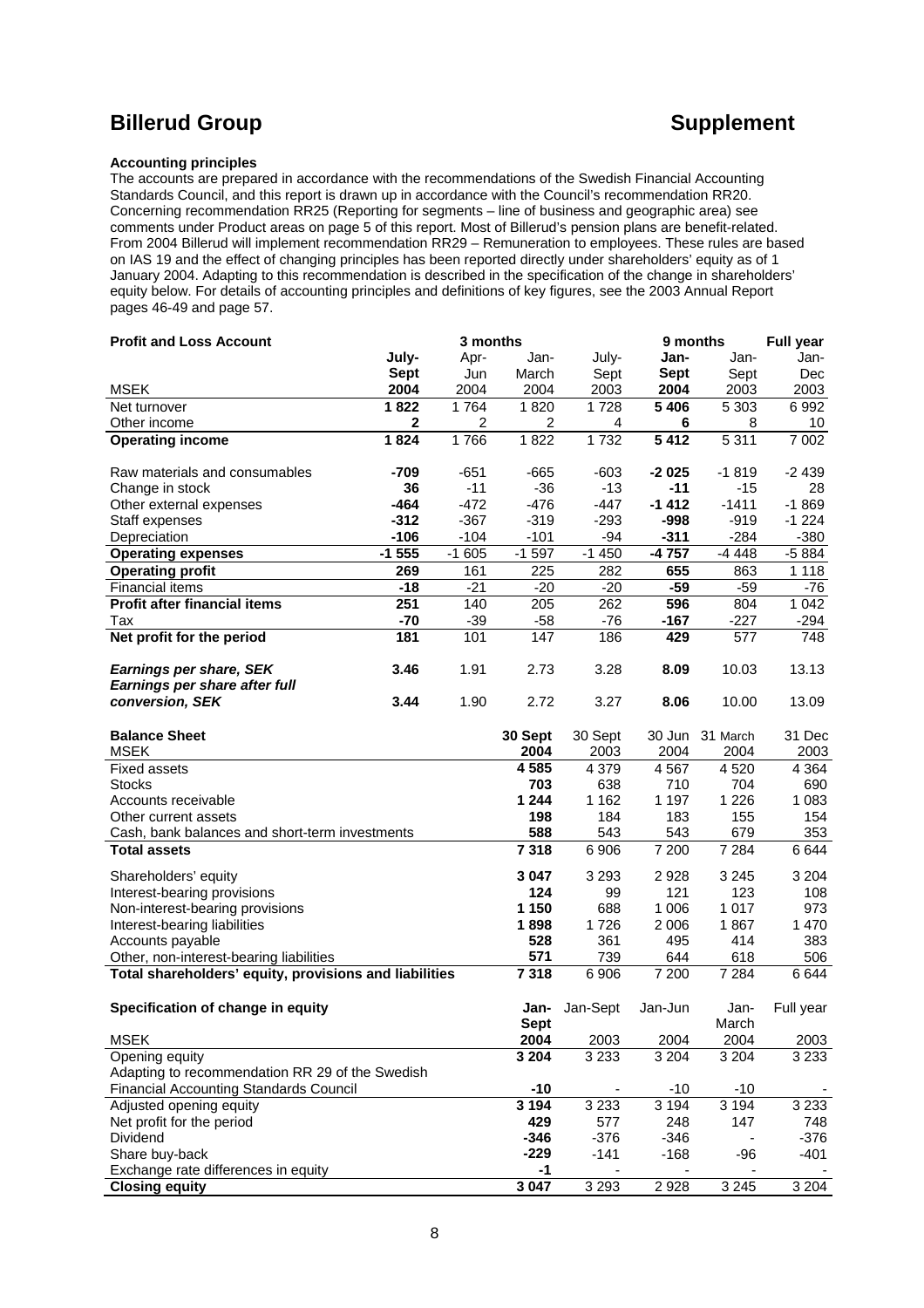| <b>Cash Flow Statement</b><br><b>MSEK</b>   | Jan-Sept<br>2004 | Jan-Sept<br>2003 | July-Sept<br>2004 | Full year<br>2003 |
|---------------------------------------------|------------------|------------------|-------------------|-------------------|
| Operating surplus, etc 1)                   | 966              | 1 1 4 5          | 375               | 1494              |
| Change in working capital, etc.             | 68               | 22               | $-27$             | 79                |
| Net financial items, taxes, etc.            | -75              | $-197$           | -10               | $-201$            |
| Cash flow from operating activities         | 959              | 970              | 338               | 1 372             |
| Investment in fixed assets                  | -362             | $-305$           | -130              | -381              |
| Acquisition of Henry Cooke Ltd              | -222             |                  |                   |                   |
| Disposal of fixed assets                    | 3                |                  |                   |                   |
| <b>Cash flow from investment activities</b> | $-581$           | $-304$           | $-129$            | $-380$            |
|                                             |                  |                  |                   |                   |
| Change in interest-bearing debt             | 433              | $-202$           | $-102$            | -458              |
| Dividend                                    | $-346$           | $-376$           |                   | $-376$            |
| Share buy-back                              | $-229$           | $-141$           | -61               | $-401$            |
| Cash flow from financing activities         | -142             | $-719$           | -163              | -1 235            |
| Total cash flow (= change in liguid assets) | 236              | -53              | 46                | $-243$            |
| Liquid assets at the beginning of the year  | 353              | 596              | 543               | 596               |
| <b>Total cash flow</b>                      | 236              | -53              | 46                | -243              |
| Exchange rate differences in liquid assets  | -1               |                  | -1                |                   |
| Liquid assets at the end of the period      | 588              | 543              | 588               | 353               |

1) The amount for the January-September period includes an operating profit of MSEK 655, returned depreciation of MSEK 311.

|                                                    | Jan-<br><b>Sept</b> | Jan-Sept | Jan-Jun | Jan-<br>March | Full year |
|----------------------------------------------------|---------------------|----------|---------|---------------|-----------|
| <b>Key figures</b>                                 | 2004                | 2003     | 2004    | 2004          | 2003      |
| Margins                                            |                     |          |         |               |           |
| Gross margin, %                                    | 18                  | 22       | 16      | 18            | 21        |
| Operating margin, %                                | 12                  | 16       | 11      | 12            | 16        |
| Return (rolling 12 months)                         |                     |          |         |               |           |
| Return on capital employed, %                      | 20                  | 26       | 20      | 23            | 24        |
| Return on equity, %                                | 19                  | 25       | 19      | 21            | 23        |
| Return on equity after full conversion, %          | 19                  | 25       | 19      | 21            | 23        |
| Capital structure at end of period                 |                     |          |         |               |           |
| Capital employed, MSEK                             | 4 4 7 7             | 4574     | 4 5 0 6 | 4551          | 4 4 2 4   |
| Shareholders' equity, MSEK                         | 3 0 4 7             | 3 2 9 3  | 2928    | 3 2 4 5       | 3 2 0 4   |
| Interest-bearing net debt, MSEK                    | 1 4 3 0             | 1 2 8 2  | 1579    | 1 306         | 1 2 2 0   |
| Net debt/equity ratio, times                       | 0.47                | 0.39     | 0.54    | 0.40          | 0.38      |
| Net debt/equity ratio after full conversion, times | 0.46                | 0.38     | 0.52    | 0.39          | 0.37      |
| Equity ratio, %                                    | 42                  | 48       | 41      | 45            | 48        |
| Equity ratio after full conversion, %              | 42                  | 48       | 41      | 45            | 49        |
| Per share                                          |                     |          |         |               |           |
| Earnings per share, SEK                            | 8.09                | 10.03    | 4.64    | 2.73          | 13.13     |
| Average no. of shares, '000                        | 53 064              | 57 491   | 53 393  | 53 800        | 56 990    |
| Earnings per share after full conversion, SEK      | 8.06                | 10.00    | 4.63    | 2.72          | 13.09     |
| Average no. of shares, '000                        | 53 332              | 57 759   | 53 661  | 54 068        | 57 258    |
| Per share at end of period                         |                     |          |         |               |           |
| Equity per share, SEK                              | 58.46               | 58.31    | 55.61   | 60.93         | 58.19     |
| No. of shares, '000                                | 52 120              | 56 467   | 52 650  | 53 253        | 54 128    |
| Equity per share after full conversion, SEK        | 58.72               | 58.53    | 55.87   | 61.16         | 59.42     |
| No. of shares, '000                                | 52 388              | 56 735   | 52 918  | 53 521        | 54 396    |
| Gross investments, MSEK                            | 363                 | 305      | 232     | 79            | 381       |
| Acquisition of Henry Cooke Ltd                     | 222                 |          | 222     | 222           |           |
| Average number of employees                        | 2628                | 2415     | 2558    | 2463          | 2418      |